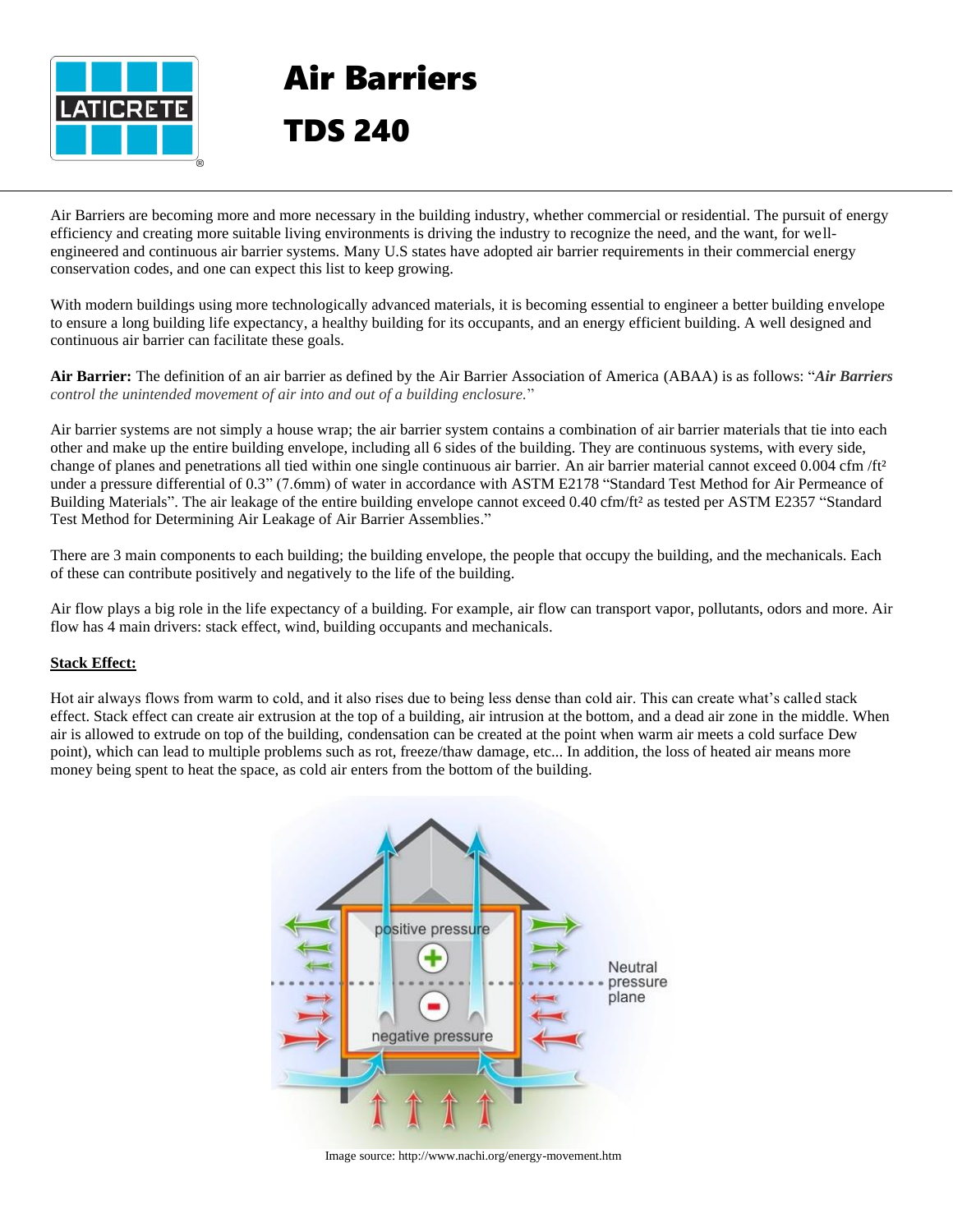# **Wind:**

Wind can also create air leakage in a building. The windward side (side that the wind hits) of the building is subjected to high pressure while the downwind side of the building is subjected to low pressure, creating an air current throughout the building.



Image source: http://www.southlandexteriors.net/everything-you-need-to-know-about-existing-and-product-design-wind-pressures-sw-florida/

#### **Occupants:**

The occupants of the building can also cause air changes by opening a window or doors. It is common to see residential building tenants on top floors with open windows in the winter. Stack effect causes the heat rise, creating a warmer environment on the upper floors, leading the tenants to open the windows to cool down the space. In effect they are facilitating the stack effect, cooling down the lower levels and causing these tenants to crank up the heat.

#### **Mechanicals:**

Mechanicals also can play a negative roll inside a building if not designed correctly, or if misused. Mechanicals can force air in, or force air out of a building, by causing a change of pressure. For example: If a fan is blowing air out of a building from the ceiling, this causes the neutral pressure plane to rise, this change of pressure will effectively pull air into the building due to its equalization properties. If a fan was blowing air into a building from the ceiling, the neutral pressure plane is lowered, forcing air into the building.

All of these factors can be controlled with a well designed air barrier system. Stopping unnecessary air exchange will help reduce stack effect, minimize wind driven air currents, ameliorate living conditions for the occupants, and eliminate potential issues with vapor driven moisture. This will also greatly reduce the energy usage necessary to heat up and cool down the building, leading to smaller and more efficient mechanicals.

## **Designing an Air Barrier**

The most important goal is to design a continuous air barrier system. Failure to do so will render the entire air barrier system useless. The design will start with the architects and engineers, detailing the air barrier system on 2 dimensional details as part of the blueprints. Testing for continuity on paper is simple enough and referred to as the pen test. One shall be able to place a pen on the line representing the air barrier and be able to follow it around the building without having to lift the pen from the page. This is a very simplified yet very effective test of the design, it should be followed on all 6 sides of the building, especially at transition points between planes such as the roof transition. Most air barrier failures are shown to be at these locations.

Once an air barrier system is designed and moving to the build phase, it is important to recognize a qualified installer. Training programs are available and being offered by different manufacturers and associations, such as the ABAA. Many project specs require materials and installers to be ABAA Certified.

#### **Test methods to determine failure points**

Multiple methods exist to test and determine failure points. The blower door test is one of the standard ways of testing a building's air tightness. The test consists of mounting a powerful fan to a building's exterior door, blowing the air outward lowering the indoor air pressure and causing air intrusion. The air pressure difference is then monitored, and air leaks are found using smoke pens (ASTM E1827 "Standard Test Methods for Determining Airtightness of Buildings Using an Orifice Blower Door", ASTM E779 "Standard Test Method for Determining Air Leakage Rate by Fan Pressurization").

Infrared cameras are also a popular test to determine the location of air leaks. By simply doing a visual test using the thermal camera, one can determine air leakage through temperature and heat signals in the building envelope.